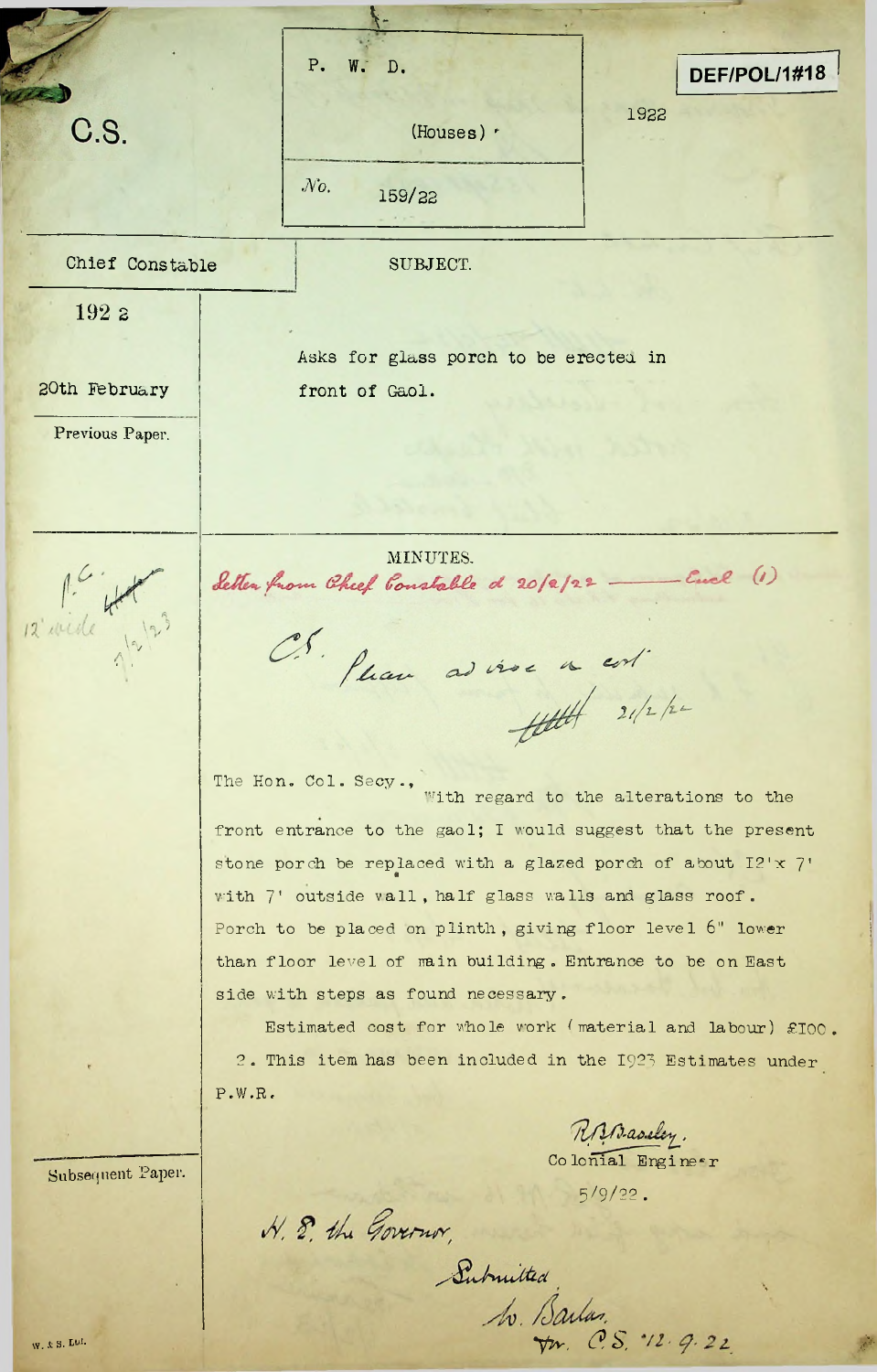H.C.S. Provision may 11 made in situmate 1923  $13$ Sept cys2 Chief Constable In hete  $t$ ull 14/5/22 Hon vol Secretary noted, with Hautos Chief Constable  $3/0/22$ Moule from Gol Engineer of 31st January 1923 Each (2 submilling P.R. No 16 for L100 J. P. R. subsides pr favour / cepperal. Da Shuayas Ch. accordingly to 12/23 Hon. bol. Incasured Moted and passed to you. winoyer for bol Engineer Hon bol Lec.<br>and copy filed herein. Authority. Treasurer  $6/2/23$ .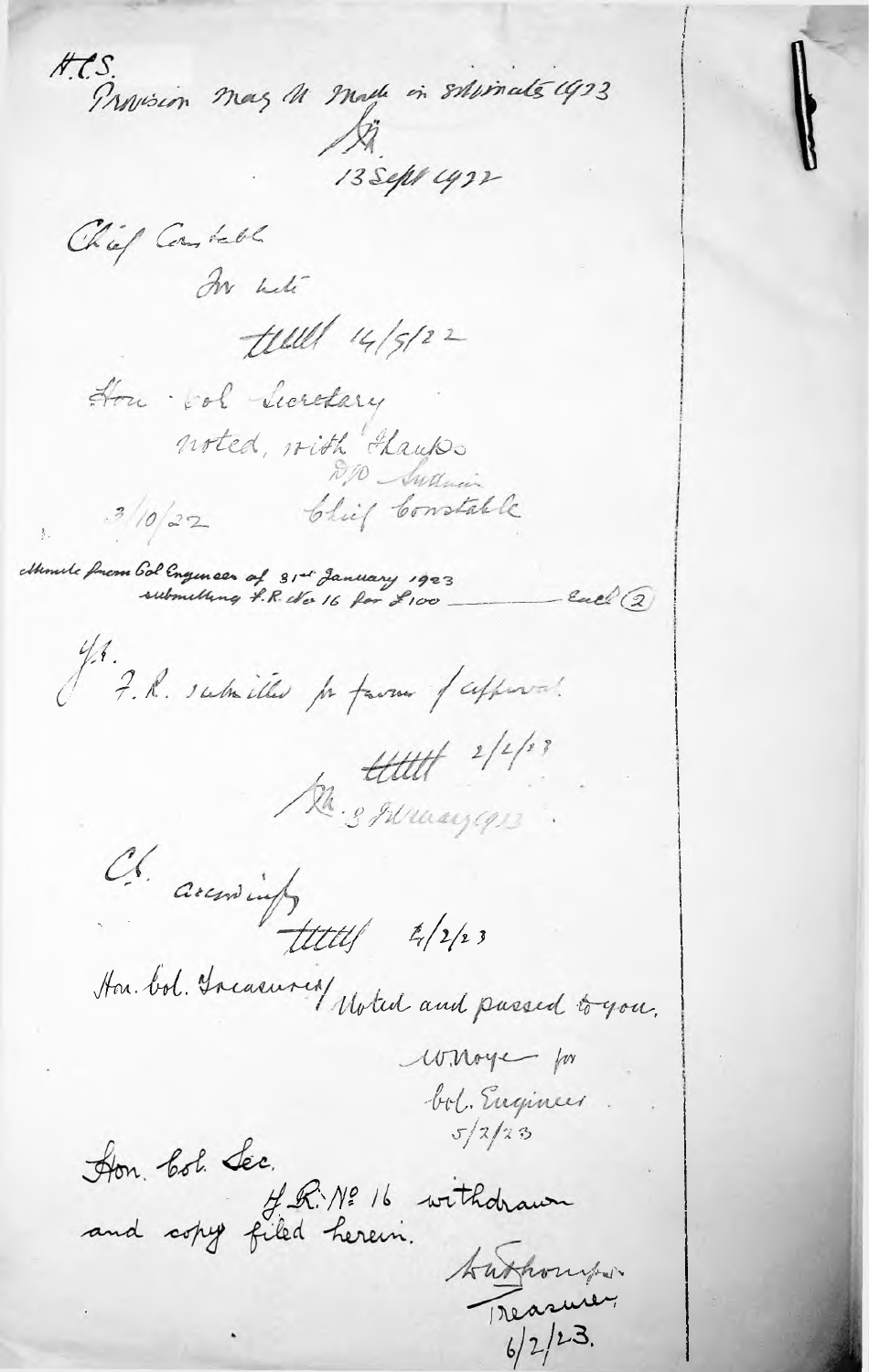$\left(\begin{smallmatrix}1\end{smallmatrix}\right)$ BECKELARY'S How **OFEBRE** Col. Secretary **FALKLAND IS** Sir, I request that a small Glass Porch be erected in for of the Gaol, in place of the exist.<br>The stone Porch, which is very I am Sir four Obedient ferrant 270 Sultanan  $20/2/2i$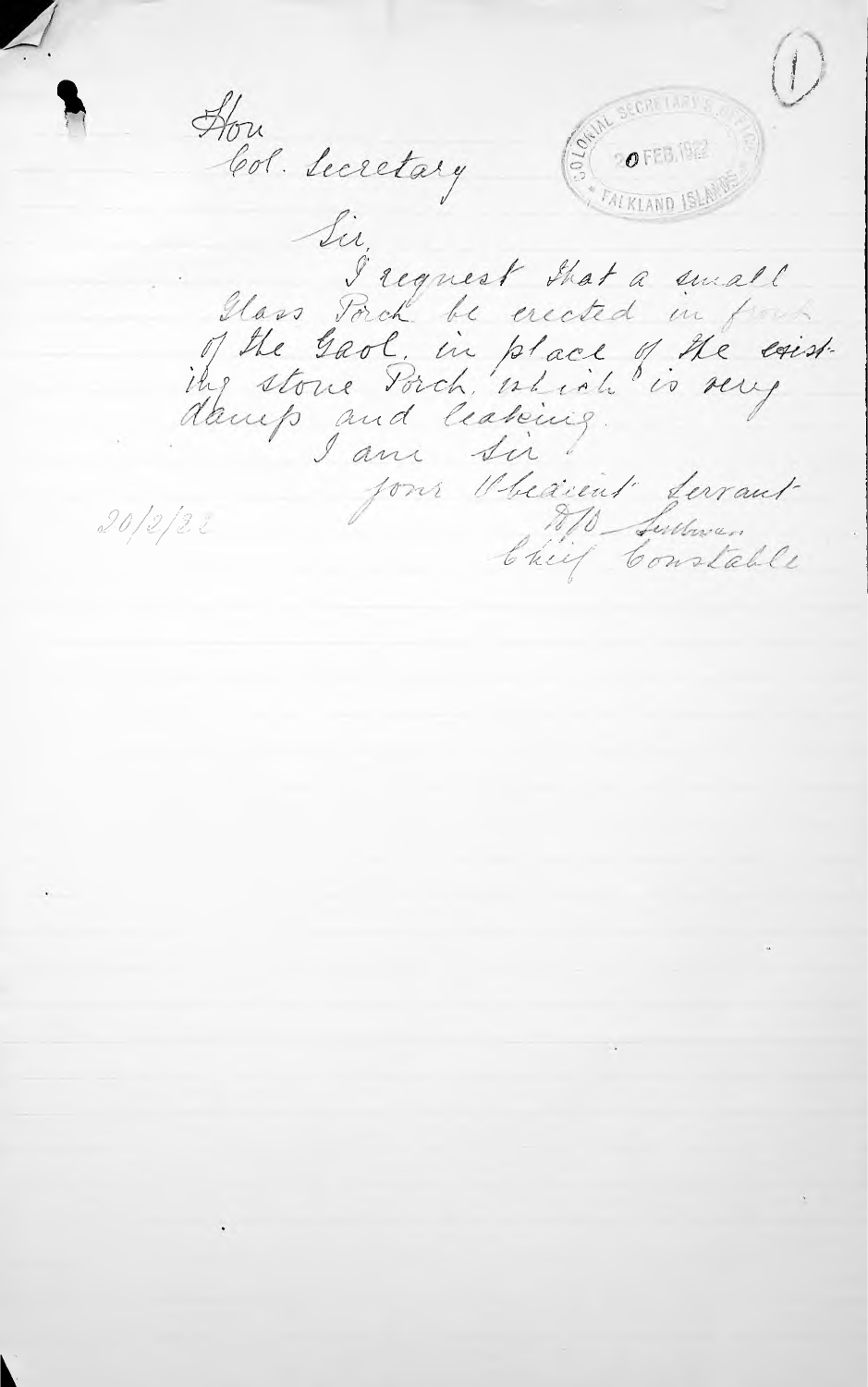(Form E.)

## FALKLAND ISLANDS.

## REQUISITION TO INCUR EXPENDITURE. Quadruplicate

ORIGINAL.<br>DUPLICATE

## HEAD OF ESTIMATE XVII. PUBLIC WORES ECUPRENT. (Treasurer's)  $\{N_0, \ldots, N_n\}$ SUB-HEAD 2, Bepairs of Buildings.

| State, in detail, service or article, &c.,<br>on which the amount is to be expended.      | State when amount is<br>to be paid.                                                                                                                                                                                                                                                                                                                                                      | Estimated Cost.       |           |
|-------------------------------------------------------------------------------------------|------------------------------------------------------------------------------------------------------------------------------------------------------------------------------------------------------------------------------------------------------------------------------------------------------------------------------------------------------------------------------------------|-----------------------|-----------|
|                                                                                           |                                                                                                                                                                                                                                                                                                                                                                                          | £<br>S.               | d.        |
| To retove existing                                                                        |                                                                                                                                                                                                                                                                                                                                                                                          |                       |           |
| stone porch at Thief<br>Tonstable's Quarters and<br>replace with glass and<br>vood porch. | Then wages and<br>accounts become de.                                                                                                                                                                                                                                                                                                                                                    | 200.<br>$\circ$       | O         |
| (0.9.159/22)                                                                              |                                                                                                                                                                                                                                                                                                                                                                                          |                       |           |
|                                                                                           |                                                                                                                                                                                                                                                                                                                                                                                          |                       |           |
|                                                                                           |                                                                                                                                                                                                                                                                                                                                                                                          |                       |           |
|                                                                                           |                                                                                                                                                                                                                                                                                                                                                                                          |                       |           |
|                                                                                           |                                                                                                                                                                                                                                                                                                                                                                                          |                       |           |
|                                                                                           |                                                                                                                                                                                                                                                                                                                                                                                          |                       |           |
|                                                                                           |                                                                                                                                                                                                                                                                                                                                                                                          |                       |           |
|                                                                                           |                                                                                                                                                                                                                                                                                                                                                                                          |                       |           |
|                                                                                           |                                                                                                                                                                                                                                                                                                                                                                                          |                       |           |
|                                                                                           |                                                                                                                                                                                                                                                                                                                                                                                          |                       |           |
|                                                                                           |                                                                                                                                                                                                                                                                                                                                                                                          |                       |           |
|                                                                                           |                                                                                                                                                                                                                                                                                                                                                                                          |                       |           |
|                                                                                           |                                                                                                                                                                                                                                                                                                                                                                                          |                       |           |
|                                                                                           |                                                                                                                                                                                                                                                                                                                                                                                          |                       |           |
|                                                                                           |                                                                                                                                                                                                                                                                                                                                                                                          |                       |           |
|                                                                                           |                                                                                                                                                                                                                                                                                                                                                                                          |                       |           |
|                                                                                           |                                                                                                                                                                                                                                                                                                                                                                                          |                       |           |
|                                                                                           |                                                                                                                                                                                                                                                                                                                                                                                          |                       |           |
| N.B.-When this space is<br>insufficient, sheets should be<br>attached, but the sum total  |                                                                                                                                                                                                                                                                                                                                                                                          |                       |           |
| shown on this.                                                                            |                                                                                                                                                                                                                                                                                                                                                                                          |                       |           |
|                                                                                           | $\begin{array}{ccc}\n\text{Vote on} & \left. \right\}\n\textit{A2CO} : & \left. \right. & \left. \right. & \text{Expenditure} \\ \text{Estimates.} & \left. \right\}\n\textit{A2CO} : & \left. \right. & \text{authorizontal} \\ \text{to date.} & \left. \right\}\n\textit{A456} : & \left. \right. & \text{Balance} \\ \text{available.} & \left. \right\}\n\textit{A44.} \end{array}$ |                       |           |
| Comments of<br>Treasurer in submitting                                                    | Signature of HAB aoeley.<br>Department. Colonial Erricer.                                                                                                                                                                                                                                                                                                                                |                       |           |
| to Governor.                                                                              |                                                                                                                                                                                                                                                                                                                                                                                          |                       |           |
| Balance avaibable as stated, £744                                                         |                                                                                                                                                                                                                                                                                                                                                                                          |                       |           |
| $(sgd)$ W. A. Thompson.                                                                   |                                                                                                                                                                                                                                                                                                                                                                                          | Date 31st. January    | 193.      |
| Colonial Treasurer.                                                                       | Approved                                                                                                                                                                                                                                                                                                                                                                                 | Decision of Governor. |           |
| 31st January, 1923.                                                                       |                                                                                                                                                                                                                                                                                                                                                                                          |                       |           |
|                                                                                           |                                                                                                                                                                                                                                                                                                                                                                                          | (sgd) J. Middleton,   |           |
| 3rd February $19^{27}$ .<br>$\textbf{Date}$                                               |                                                                                                                                                                                                                                                                                                                                                                                          |                       | Governor. |